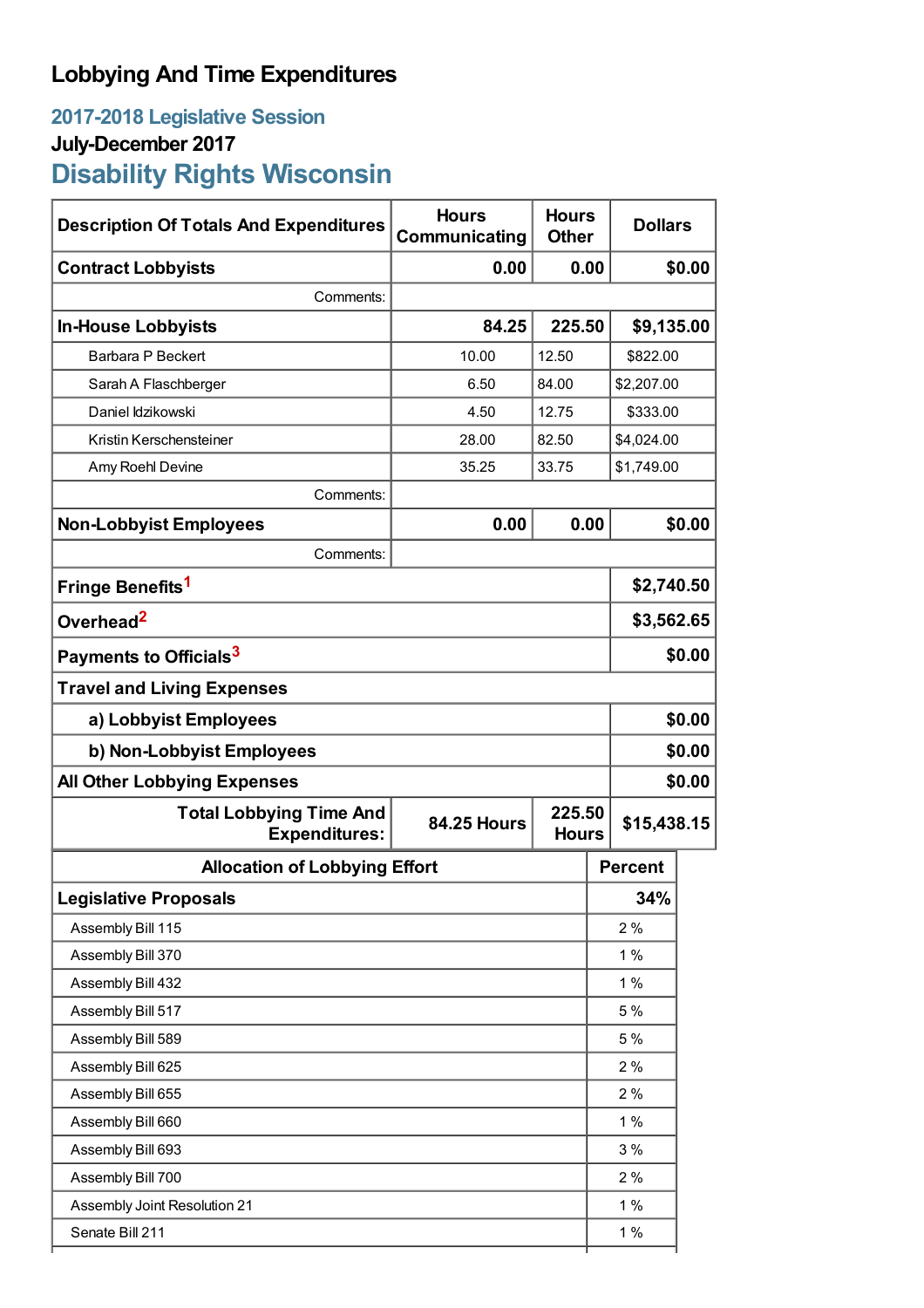| Senate Bill 341                                                                                                    | 1%    |
|--------------------------------------------------------------------------------------------------------------------|-------|
| Senate Bill 381                                                                                                    | 1 %   |
| Senate Bill 393                                                                                                    | 1%    |
| Senate Bill 514                                                                                                    | 1%    |
| Senate Bill 550                                                                                                    | 1%    |
| Senate Bill 552                                                                                                    | 1%    |
| Senate Bill 556                                                                                                    | 2%    |
| <b>Budget Bill Subjects</b>                                                                                        | 17%   |
| <b>Corrections: Adult Corrections</b>                                                                              | 1%    |
| Corrections: Juvenile Corrections                                                                                  | 2%    |
| <b>Health Services: Care and Treatment Services</b>                                                                | 1%    |
| <b>Health Services: Medicaid Services</b>                                                                          | $4\%$ |
| Health Services: Mental Health, Public Health, and Other Programs                                                  | 3%    |
| Public Instruction: Administrative and Other Funding                                                               | 1%    |
| Public Instruction: Choice, Charter, and Open Enrollment                                                           | 3%    |
| Public Instruction: General School Aids and Revenue Limits                                                         | 1%    |
| Transportation: Local Transportation Aid                                                                           | 1%    |
| <b>Administrative Rulemaking Proceedings</b>                                                                       | 0%    |
| <b>Topics Not Yet Assigned A Bill Or Rule Number</b>                                                               | 49%   |
| Student absence evaluation - LRB 4655/LRB 0032                                                                     | 1%    |
| Teacher rights and protections act - LRB 0917                                                                      | 2%    |
| Supported decision-making agreements - LRB 2053/ LRB 4637                                                          | 5 %   |
| Home School                                                                                                        | 2%    |
| Client Assistance Program                                                                                          | 1%    |
| Wisconsin State Use Board                                                                                          | 2%    |
| Medicaid services for people with disabilities, including expansion under federal<br>health care reform            | 1%    |
| long term care for people with disabilities including Family Care, IRIS, and<br>children's long term care services | $1\%$ |
| Mental health services                                                                                             | 1%    |
| Psychiatric Advanced Directive                                                                                     | 1%    |
| Increasing Competitive Integrated Employment                                                                       | 1%    |
| Quality Education for Students with Disabilities                                                                   | 6%    |
| Implementation of federal Home and Community-Based Settings Rule                                                   | 1%    |
| Revisions to Long-Term Care System                                                                                 | 2%    |
| Seclusion and Restraint in Schools                                                                                 | 7%    |
| 2017-2019 biennial budget                                                                                          | 15 %  |
| <b>Minor Efforts</b>                                                                                               | 0%    |
| <b>All Other Matters</b>                                                                                           | 0%    |
| <b>Total Reported Lobbying Effort:</b>                                                                             | 100%  |

## **Report Certified On: Tuesday, January 30, 2018**

1.

Fringe benefits are automatically calculated as 30% of salary.Overhead is automatically calculated as 30% of salary plus fringe. If you wish to manually calculate fringe benefits and overhead,click the